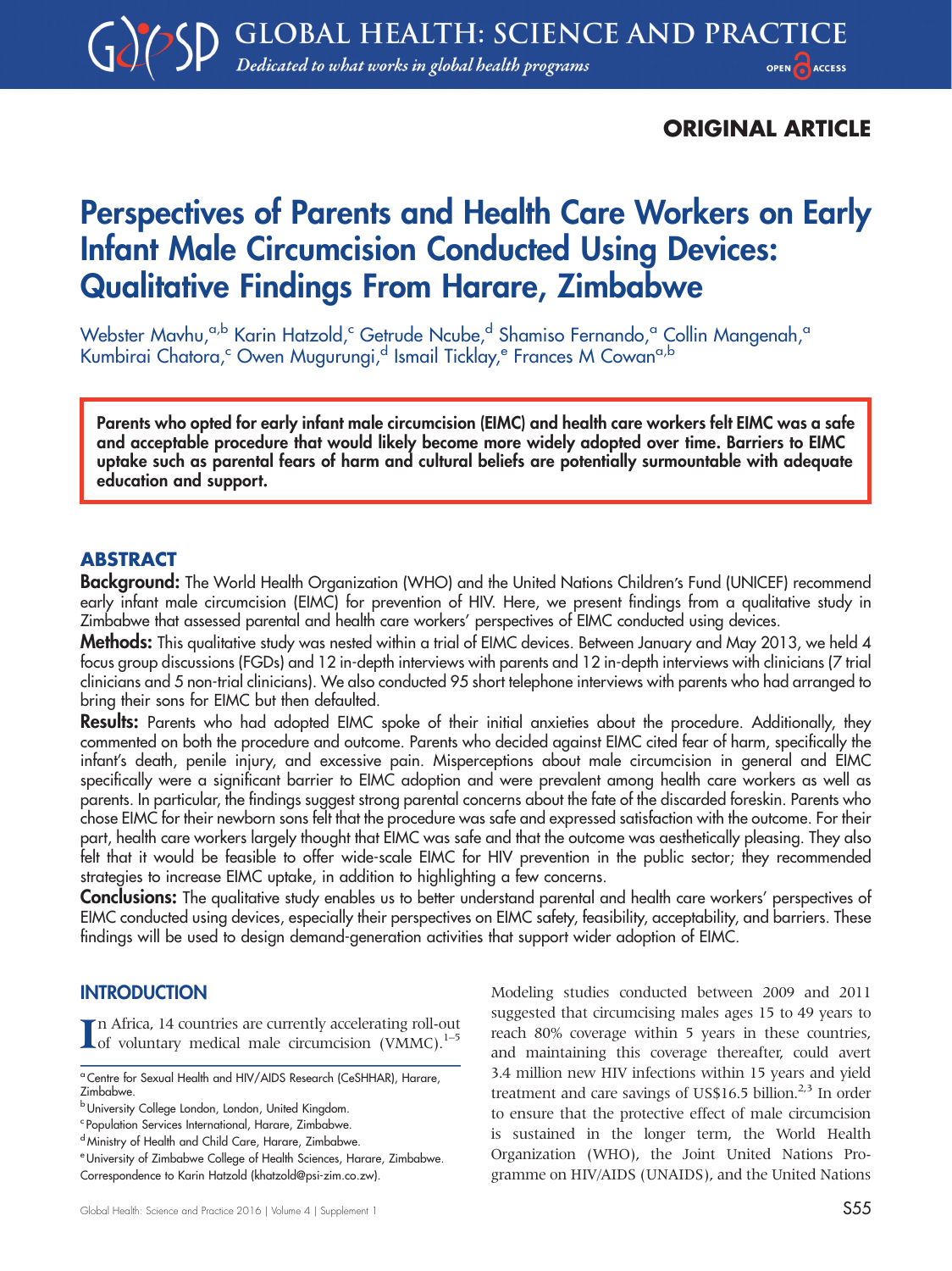Children's Fund (UNICEF) also recommend that early infant male circumcision (EIMC)—that is performed within the first 60 days of life—be implemented alongside VMMC.<sup>6,7</sup> Presuming high rates of uptake of EIMC, it will then be possible to phase out the "catch-up" adult VMMC as circumcised infants come of age.

Although EIMC's impact on the HIV epidemic will take some time to realize, infant circumcision is ultimately likely to be more effective at preventing HIV acquisition than adult male circumcision, as the procedure is carried out long before the individual becomes sexually active, avoiding the risk associated with sex during the healing period.<sup>8</sup> Like VMMC, EIMC will protect against some sexually transmitted infections and genital cancers in addition to  $HIV^{9,10}$ 

Furthermore, studies estimate that EIMC is likely to be a cost-saving HIV prevention intervention in the long term, and less costly than VMMC. $^{11,12}$ Projections suggest that providing universal access to male circumcision, including EIMC, in conjunction with other effective HIV prevention interventions, will reduce the overall cost of HIV epidemics driven by heterosexual transmission.<sup>12</sup> EIMC can be viewed as background population-level protection for future generations.<sup>8</sup>

Since 2009, Zimbabwe has provided circumcision to over 600,000 adult and adolescent men. The program aims to reach 1.3 million 15- to 29-yearolds by 2017.<sup>13</sup> Zimbabwe intends to offer EIMC alongside VMMC. Since large-scale EIMC for HIV prevention, or indeed for any reason, has never been practiced in Zimbabwe or, more widely, in Southern Africa, there are concerns about its feasibility and acceptability. Clearly, the acceptability of infant male circumcision will have a bearing on uptake, roll-out, and resulting effectiveness in preventing HIV. In Zimbabwe, there are also concerns about the feasibility of rolling out EIMC for HIV prevention within the context of existing health services, many of which are already overburdened and understaffed. Here, we present findings from a qualitative study that was nested within a trial of EIMC devices to assess in depth parental and health care workers' perspectives with a view to informing demand creation and roll-out.

#### **METHODS**

#### Study Design

This qualitative study sought to complement an earlier study that explored the hypothetical feasibility and acceptability of EIMC among health care

Global Health: Science and Practice 2016 | Volume 4 | Supplement 1 S566 S566 September 1 S566 S566 S566 S566 S

EIMC can be viewed as background population-level protection for future generations.

workers, parents, and the wider family (described in detail elsewhere<sup>14,15</sup>). Findings from the earlier study informed the design of an individually randomized non-inferiority trial that assessed the feasibility, safety, acceptability, and cost of rolling out EIMC using devices (AccuCirc and Mogen clamp) in Zimbabwe. $16,17$  During the trial, between January and June 2013, parents of newborn boys at a Harare clinic were invited to participate in this study. Some 150 eligible male infants were enrolled in the trial (13% uptake) and were circumcised at 6 to 54 days old by a doctor  $(n = 100$  AccuCirc;  $n = 50$  Mogen clamp<sup>16,17</sup>

In brief, the Mogen clamp is a reusable stainless steel device that requires a new, sterile scalpel blade for each infant male circumcision.<sup>18</sup> Circumcision using the Mogen clamp can (occasionally) result in partial or total amputation of the glans penis or removal of too little foreskin (in which case the remaining foreskin remains vulnerable to infection with  $HIV$ ).<sup>19–22</sup> The Atraumatic Circumcision (AccuCirc) device is an instrument made largely of plastic. It has a shielding ring that protects the glans penis, preventing laceration or amputation.<sup>23</sup> The qualitative study reported here assessed in depth the actual (as contrasted with hypothetical) feasibility and acceptability of EIMC conducted using the 2 devices. EIMC was not available at the clinic outside the context of this trial.

#### Qualitative Study Sampling and Data **Collection**

Between January and May 2013, 2 teams of trained and experienced researchers (1 team of male interviewers; 1 team of female interviewers) held in-depth interviews and focus group discussions (FGDs) with parents. Budgetary and time constraints limited the numbers of interviews, discussions, and phone calls. In all, 24 participants took part in in-depth interviews and another 38 in FGDs. An additional 95 parents took part in short phone interviews. No one declined to take part in the qualitative study.

We conducted in-depth interviews and FGDs with parents who had adopted EIMC for HIV prevention—3 interviews and 1 FGD with a total of 10 mothers; 3 interviews and 1 FGD with a total of 9 fathers. We selected these participants randomly from a list of parents who had adopted EIMC. We also conducted interviews and FGDs with parents who had declined to circumcise their newborn sons—3 interviews and 1 FGD with a total of 10 mothers, and 3 interviews and 1 FGD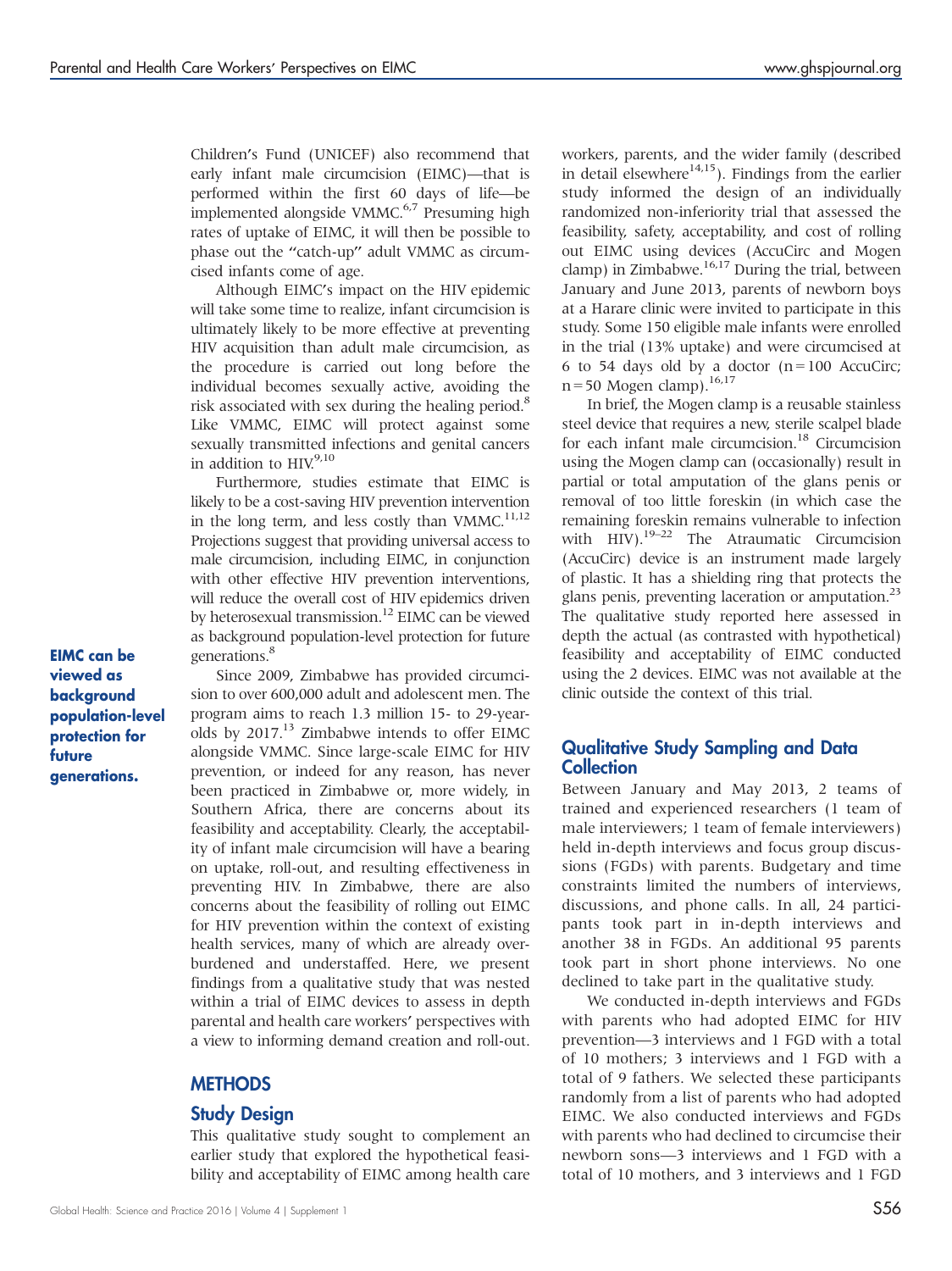<span id="page-2-0"></span>with a total of 9 fathers. We selected these participants randomly from a list of couples who had not adopted EIMC and had not been shortlisted for short phone interviews (see the Figure for qualitative study sampling).

With parents who accepted EIMC, discussions explored, among other topics, perceptions of the procedure's safety and final appearance, as well as whether they would recommend EIMC to other parents. With parents who declined EIMC, discussions explored reasons for not taking up the procedure, their fears and/or concerns, as well as what would need to change for them to opt for EIMC.

We also interviewed in depth the 4 doctors who performed EIMC during the comparative trial and the 3 EIMC study nurse-midwives who assisted doctors during the trial. We also interviewed in depth 5 female nurses who worked at the study clinic but were not directly involved in

performing procedures or recruiting infants for the EIMC trial. The 5 nurses were purposively sampled to include a sister-in-charge, 2 nursemidwives based in the maternity unit, and 2 registered general nurses based in the family health services clinic (the unit where babies and children are seen for immunizations and growth monitoring). Discussions with clinicians assessed actual acceptability of the procedure and obtained their views on the feasibility of offering widescale EIMC using either the AccuCirc device or Mogen clamp. Discussions also elicited clinicians' perceptions of the safety of the procedure when conducted with either device.

Further, we conducted 95 short phone interviews with parents who had arranged to bring their sons for EIMC but then defaulted. The phone interviews sought to ascertain only the parents' reasons for not bringing the infant for

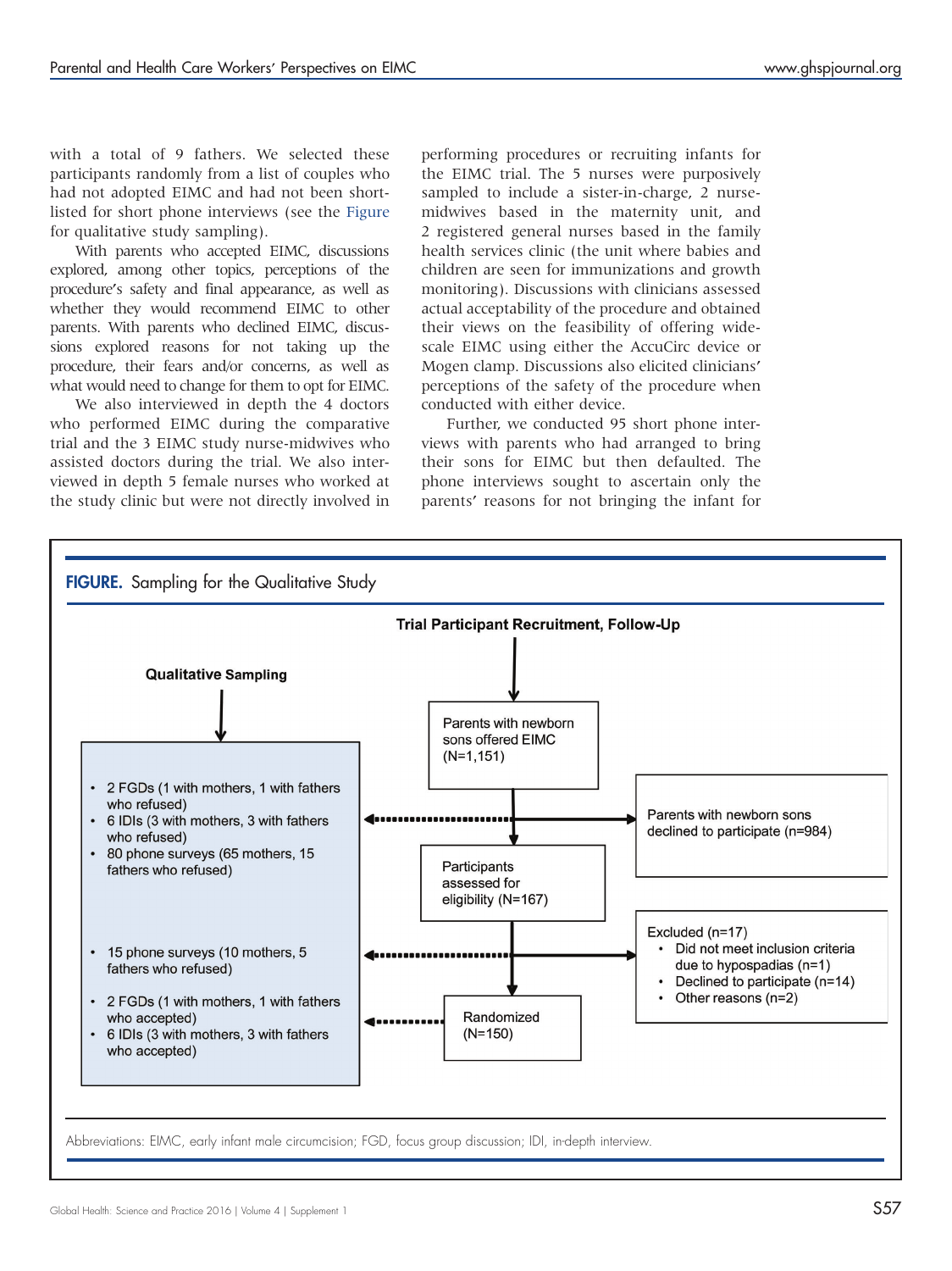the procedure. In these phone interviews, we included 15 of the 17 parents (88%) who had gone through all study screening procedures (including providing locator information, comprehension of screening eligibility criteria, and responding to a one-time questionnaire) but did not eventually enroll. Of these 15, 10 were mothers and 5 were fathers. We selected the other 80 phone interview participants as follows: 65 women (10%) were randomly selected from a list of 650 mothers who had arranged to bring their sons for EIMC but then defaulted. An additional 15 men (10%) were randomly selected from a list of 150 fathers who had participated in weekend group meetings and had promised to bring their sons for EIMC but then defaulted [\(Figure\)](#page-2-0). We contacted phone interview participants when their sons were no longer eligible for EIMC. We handwrote short statements of these phone conversations and later coded them.

FGDs lasted 2 to 2.5 hours; in-depth interviews lasted 45 minutes to 1 hour. All FGDs were conducted in Shona, the participants' language. In-depth interviews were conducted in either English or Shona, depending on the participant's preference. We audio-recorded all FGDs and indepth interviews.

#### Data Analysis

We transcribed the recorded interviews and discussions and, where necessary, translated them verbatim into English. We identified initial themes during the interviews and discussions; these themes informed an initial coding framework. Then, 3 researchers used this framework to code 5 in-depth interviews and all FGDs line by line on paper. This led us to add additional codes to the coding framework. We entered the transcripts into NVivo 10 (QSR International, Melbourne, Australia), a qualitative data storage and retrieval computer program. Trained and experienced researchers (authors CM and SF) coded each transcription separately, using the modified coding framework, taking note of any emerging new codes. If the coders disagreed over the interpretation of some codes, the senior social scientist (WM) met with the 2 researchers. The 3 would examine the codes and collectively agree on the standard forms to use for coding. We then revised the coding framework accordingly. WM checked concordance of the 2 researchers' coding in addition to independently coding all transcripts. We typed the handwritten statements from the phone interviews and entered the information into a Microsoft Excel document. Researchers read the statements and assigned each statement a code based on its key words.

We grouped codes into categories and then identified emerging themes following the principles of thematic analysis.<sup>24,25</sup> As we wrote up the findings, we illustrated themes and subthemes with verbatim quotations.

#### Ethical Considerations

The study was approved by the Medical Research Council of Zimbabwe and the ethics committees of University College London and the London School of Hygiene and Tropical Medicine. We obtained written informed consent from participants on the day of the interview or discussion. At the start of each short phone interview, we sought verbal consent.

#### RESULTS

Parents who had adopted EIMC spoke about their initial anxieties concerning the procedure. Additionally, they commented on both the procedure and its outcome. Parents who had decided against EIMC mentioned fear of harm, specifically the infant's death, penile injury, and excessive pain. There were no discernible differences between mothers' and fathers' responses.

On the whole, health care workers thought EIMC was a safe procedure, and the outcome was aesthetically pleasing. Nearly all EIMC study doctors and nurses expressed preference for the AccuCirc device over the Mogen clamp. We detail these findings below.

#### Parents Reported Initial Anxieties

Discussions suggested that most parents who had adopted EIMC initially had some anxieties; these came up mostly during the consent process. During the consent process, parents learned in greater depth the possible adverse consequences of EIMC. A father told how he had silently posed rhetorical questions during the consent process.

I kept asking myself, ''Isn't it going to cause some deformities on the thing [penis]?'' and ''What happens if it [penis] starts decaying?" "What have been the results with regards to this exercise since they are saying it is research?'' You know, research normally is research. (father, in-depth interview)

Despite assurances that the rate of EIMCrelated adverse events is very low and also that, if

Parents' initial anxieties came up mostly during the consent process.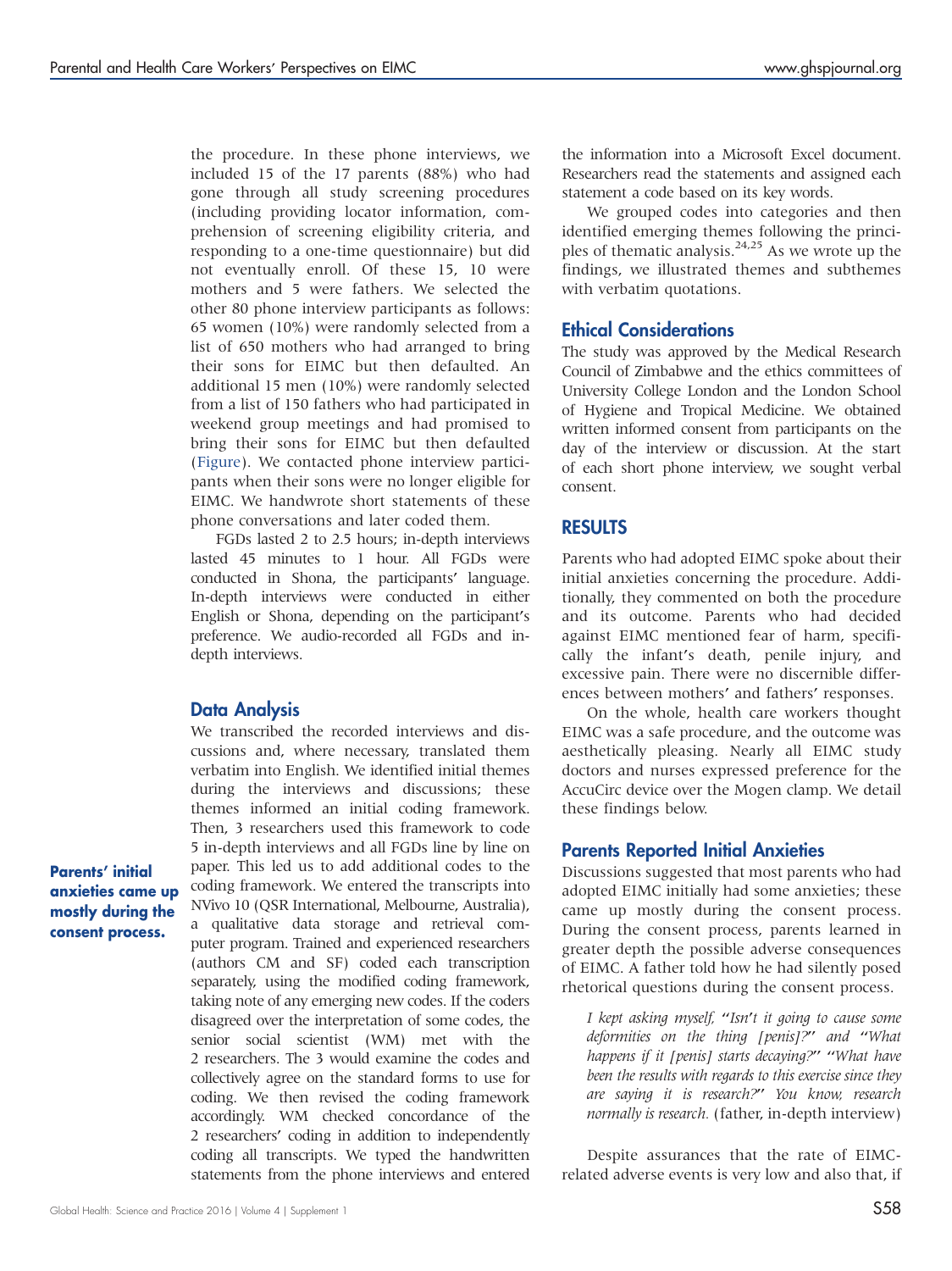an adverse event occurs, it is usually minor and easily resolved, most parents remained agitated during the procedure.

I was so uncomfortable during the time I was sitting here *[in the clinic boardroom]* as *I had been told* that my child could possibly get injured during the process. (mother, FGD)

#### Parental Perceptions of Procedure and **Outcome**

Most parents who had adopted EIMC and who were interviewed after the infant had completely healed thought that the procedure was very safe. A mother remarked:

Ha-a, it's safe, 100%; it's 100% safe. My son healed well. I didn't have a problem with it. In terms of bleeding, he didn't bleed that much. It was just some minimal bleeding and that was it. Also, I simply applied Vaseline and he healed quickly. I can say it's 100% safe. (mother, in-depth interview)

Another mother expressed similar sentiments:

It's safe, the baby did not bleed, he was not sutured, and I did not have to immerse the wound in salt [salty water]. (mother, in-depth interview)

However, a father's response suggested some uncertainty:

Ya-a, it's safe, but you always wonder if everything is okay because you don't know and there is no way to know, you understand what I am saying?  $\ldots$  You say to yourself, ''Let's hope I don't end up regretting.'' You always have that fear ... and you say, "What if something didn't go well?" ... Like I am saying right now, there is no way one can tell whether or not everything was done successfully. (father, in-depth interview)

Despite assurances from study staff that the procedure had gone well, this participant still had fears that his son's reproductive capability may have been damaged during EIMC, and he was anxious about his son's later fertility or sexual functioning. He also felt that he would only be able to tell once his son had grown up and became sexually active. This shows the extent to which some parents view EIMC as a procedure that involves more than just foreskin removal.

Overall, parents who had adopted EIMC expressed satisfaction with the outcome. A mother remarked:

First of all, it's smart. Secondly, it [penis] now has a better "shape"... I think that's why they have the slogan "PINDA MUSMART" [local slogan that promotes VMMC as hygienic]. It's just a good thing. (mother, in-depth interview)

On the whole, parents who had adopted EIMC said they would circumcise their next newborn son. Furthermore, they stated that they would recommend EIMC to other parents.

#### Parents' Reasons for Not Adopting EIMC Fear of Harm

Fear of immediate harm emerged as one of the major reasons that parents did not adopt EIMC. A few parents expressed concerns that the procedure and its associated complications (e.g., excessive bleeding) could possibly lead to an infant's death. A father maintained:

Ya-a, something might be said to be safe, but at the same time, everything has loopholes.... Somehow it might not succeed, you understand? It's just a simple operation you know. An operation on the appendix is supposed to be safe. A lot of people have undergone that kind of operation, and some have died. There are things that we presume to be safe but are not necessarily safe. (father, in-depth interview)

Such a concern as this one was based on the assumption that the infant's penis was not only tiny but also ''too fragile'' for the procedure. A father asked:

How do you really know that the child's foreskin starts here and ends there? What if they overdo it and end up cutting some veins  $\ldots$  ? (father, FGD)

Although some men mentioned that they had decided on EIMC for their sons because they themselves had undergone VMMC, it appeared that if fathers had found VMMC very painful, they were less likely to agree with male circumcision for their sons.

What you as an adult go through ... you imagine the pain and your son undergoing such pain at that  $age \dots$  (father, FGD)

Another father noted:

... It [pain] was something that I still remembered very well  $\ldots$  I thought of the pain that I had gone through and I refused  $\ldots$  (father, FGD)

Parents who had adopted EIMC would recommend EIMC to other parents.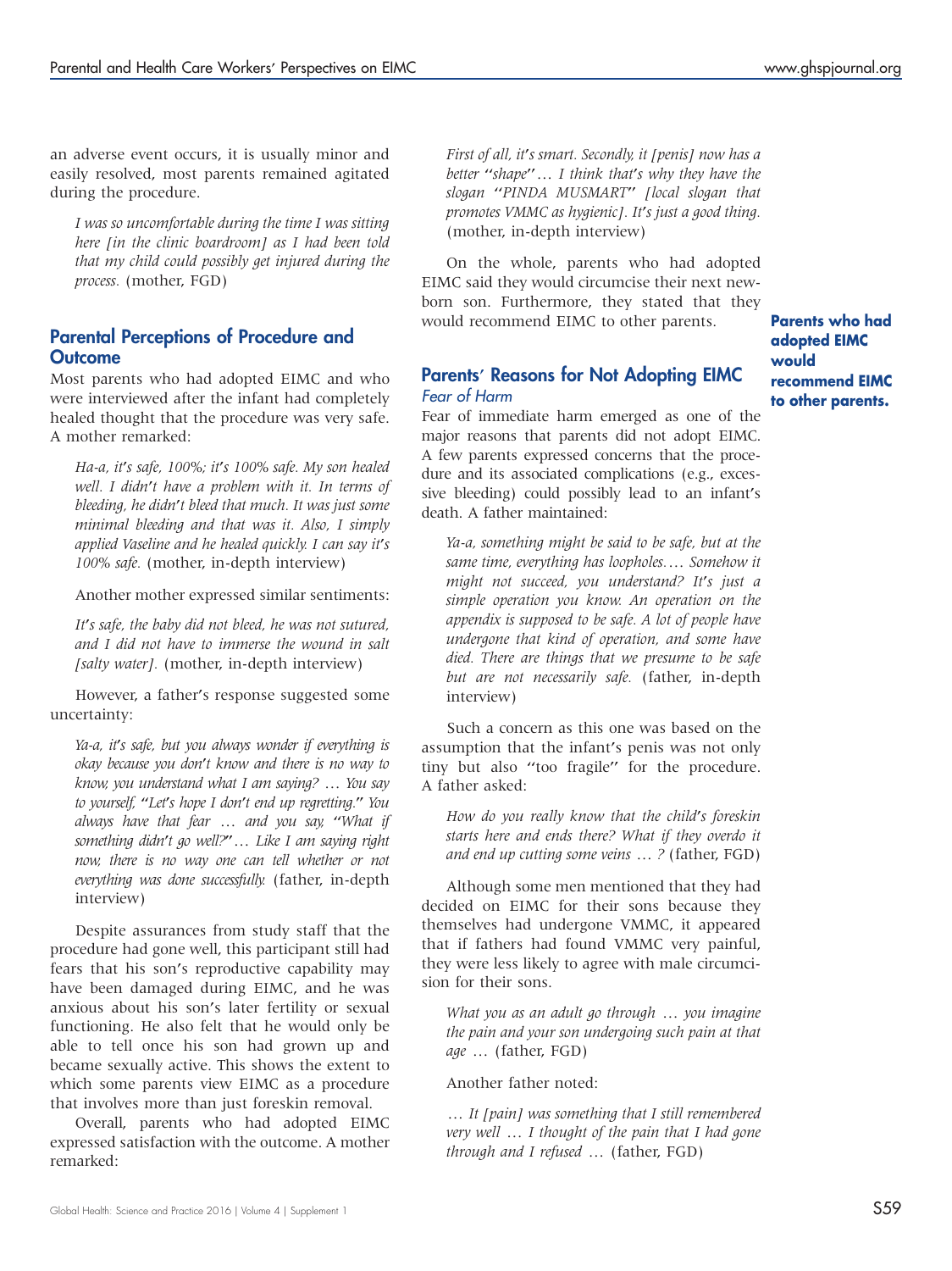<span id="page-5-0"></span>

| Theme                       | <b>Subtheme</b>                                                                                                                                                                                                                                                                                                                                                                                                                                                                                          | No. of<br><b>Responses</b> |
|-----------------------------|----------------------------------------------------------------------------------------------------------------------------------------------------------------------------------------------------------------------------------------------------------------------------------------------------------------------------------------------------------------------------------------------------------------------------------------------------------------------------------------------------------|----------------------------|
| Parent refused              | <b>Baby's father refused</b>                                                                                                                                                                                                                                                                                                                                                                                                                                                                             | 9                          |
|                             | • The father refused. (8 responses)<br>. I really want but my husband does not want to hear anything about it.<br>(1 response)                                                                                                                                                                                                                                                                                                                                                                           |                            |
|                             | Baby's mother refused                                                                                                                                                                                                                                                                                                                                                                                                                                                                                    | 5                          |
|                             | • His mother refused. (4 responses)<br>• My wife is refusing to bring him to the clinic. (1 response)                                                                                                                                                                                                                                                                                                                                                                                                    |                            |
| Someone else refused        | Wider family refused                                                                                                                                                                                                                                                                                                                                                                                                                                                                                     | 4                          |
|                             | • My mother-in-law refused. (2 responses)<br>• My in-laws are against the idea. (2 responses)                                                                                                                                                                                                                                                                                                                                                                                                            |                            |
| <b>SUBTOTAL</b>             |                                                                                                                                                                                                                                                                                                                                                                                                                                                                                                          | 18                         |
| Son still too young         | Too young to undergo procedure                                                                                                                                                                                                                                                                                                                                                                                                                                                                           | 12                         |
|                             | • He is still too young. (9 responses)<br>• It is still too early to circumcise him. (2 responses)<br>• It is too early; he is only 6 days old. (1 response)                                                                                                                                                                                                                                                                                                                                             |                            |
|                             | Too young to be taken out in public                                                                                                                                                                                                                                                                                                                                                                                                                                                                      | 4                          |
|                             | • My baby is too young to be moved around. (2 responses)<br>• My baby is too young to mingle with the public. (2 responses)                                                                                                                                                                                                                                                                                                                                                                              |                            |
| <b>SUBTOTAL</b>             |                                                                                                                                                                                                                                                                                                                                                                                                                                                                                                          | 16                         |
| Fear of harm                | Fear of immediate harm                                                                                                                                                                                                                                                                                                                                                                                                                                                                                   | 11                         |
|                             | • It is too painful. (4 responses)<br>• The mother is afraid it may not go well. (1 response)<br>• It's my first child. What if it doesn't go well? (1 response)<br>• I do not want any sleepless nights. (1 response)<br>• My wife fears that the wound will take long to heal. (1 response)<br>• I am worried about what will happen to the removed foreskin.<br>(1 response)<br>• The time for him to get circumcised has already passed.<br>(1 response)<br>· It will ruin my marriage. (1 response) |                            |
|                             | Fear of future harm                                                                                                                                                                                                                                                                                                                                                                                                                                                                                      | 3                          |
|                             | • His peers will laugh at him when he is grown up.<br>(2 responses)<br>• It might create problems for him in future. (1 response)                                                                                                                                                                                                                                                                                                                                                                        |                            |
| <b>SUBTOTAL</b>             |                                                                                                                                                                                                                                                                                                                                                                                                                                                                                                          | 14                         |
| Son to be circumcised later | Near future                                                                                                                                                                                                                                                                                                                                                                                                                                                                                              | 8                          |
|                             | • I will come after his umbilical stump has fallen off.<br>(3 responses)<br>• I will bring him after 6 weeks. (2 responses)<br>• I will come later; I first need to heal myself. (2 responses)<br>• I will come after the pain from injections subsides. (1 response)                                                                                                                                                                                                                                    |                            |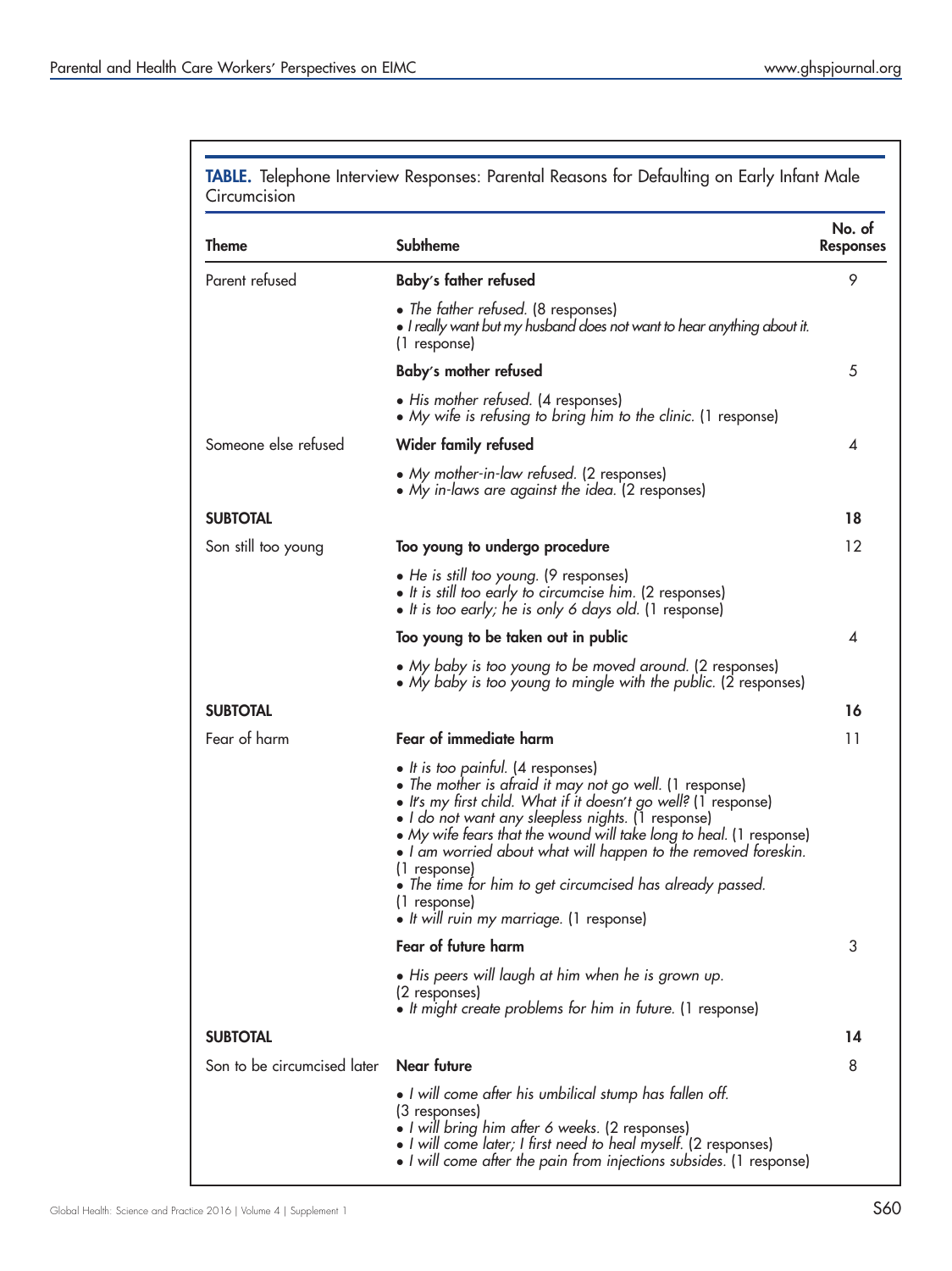| Table (continued).               |                                                                                                                                                                                                                                                                             |                            |
|----------------------------------|-----------------------------------------------------------------------------------------------------------------------------------------------------------------------------------------------------------------------------------------------------------------------------|----------------------------|
| <b>Theme</b>                     | <b>Subtheme</b>                                                                                                                                                                                                                                                             | No. of<br><b>Responses</b> |
|                                  | Later                                                                                                                                                                                                                                                                       | 3                          |
|                                  | • Will come when the baby is older. (2 responses)<br>• We will consider it when he turns 5. (1 response)                                                                                                                                                                    |                            |
| <b>SUBTOTAL</b>                  |                                                                                                                                                                                                                                                                             | 11                         |
|                                  | Held up by decision making Decision making in progress                                                                                                                                                                                                                      | 6                          |
|                                  | • We need more time to think about it. (2 responses)<br>• I am still thinking about it. (1 response)<br>• As a mother, I cannot decide. (1 response)<br>• My wife and I have not thought about it. (1 response)<br>• I am still trying to convince my husband. (1 response) |                            |
|                                  | Still awaiting someone's approval                                                                                                                                                                                                                                           | 4                          |
|                                  | • The father is not around so I cannot decide. (1 response)<br>• I am still waiting for the father to give the go-ahead. (1 response)<br>• I am still waiting for his grandmother's approval. (1 response)<br>• I still need to hear from my in-laws. (1 response)          |                            |
| <b>SUBTOTAL</b>                  |                                                                                                                                                                                                                                                                             | 10                         |
| Male circumcision not part       | Male circumcision not practiced in clan                                                                                                                                                                                                                                     | 4                          |
| of family tradition              | • No one has ever done that in our tribe. (2 responses)<br>• It is not part of my culture. (2 responses)                                                                                                                                                                    |                            |
|                                  | Father not circumcised                                                                                                                                                                                                                                                      | 3                          |
|                                  | • I am not circumcised myself. (2 responses)<br>• He has to be like his father, who is not circumcised. (1 response)                                                                                                                                                        |                            |
|                                  | Older brothers not circumcised                                                                                                                                                                                                                                              | 3                          |
|                                  | • His brothers are not circumcised. (3 responses)                                                                                                                                                                                                                           |                            |
| <b>SUBTOTAL</b>                  |                                                                                                                                                                                                                                                                             | 10                         |
| Son to decide for himself        | Do not want to decide for him                                                                                                                                                                                                                                               | 6                          |
|                                  | • He will decide for himself when he grows up. (6 responses)                                                                                                                                                                                                                |                            |
| <b>SUBTOTAL</b>                  |                                                                                                                                                                                                                                                                             | 6                          |
| External influence               | Wider family's influence                                                                                                                                                                                                                                                    | 2                          |
|                                  | • My older sister advised me not to. (1 response)<br>• My mother-in-law discouraged me from doing so. (1 response)                                                                                                                                                          |                            |
|                                  | Health care workers' influence                                                                                                                                                                                                                                              | 2                          |
|                                  | • My doctor said I should not do it. (1 response)<br>• My aunt who is a nurse said we should not just accept new things.<br>(1 response)                                                                                                                                    |                            |
| <b>SUBTOTAL</b>                  |                                                                                                                                                                                                                                                                             | 4                          |
| Son to be circumcised at<br>home | Grandmother to perform procedure                                                                                                                                                                                                                                            | 3                          |
|                                  | • His grandmother will circumcise him. (3 responses)                                                                                                                                                                                                                        |                            |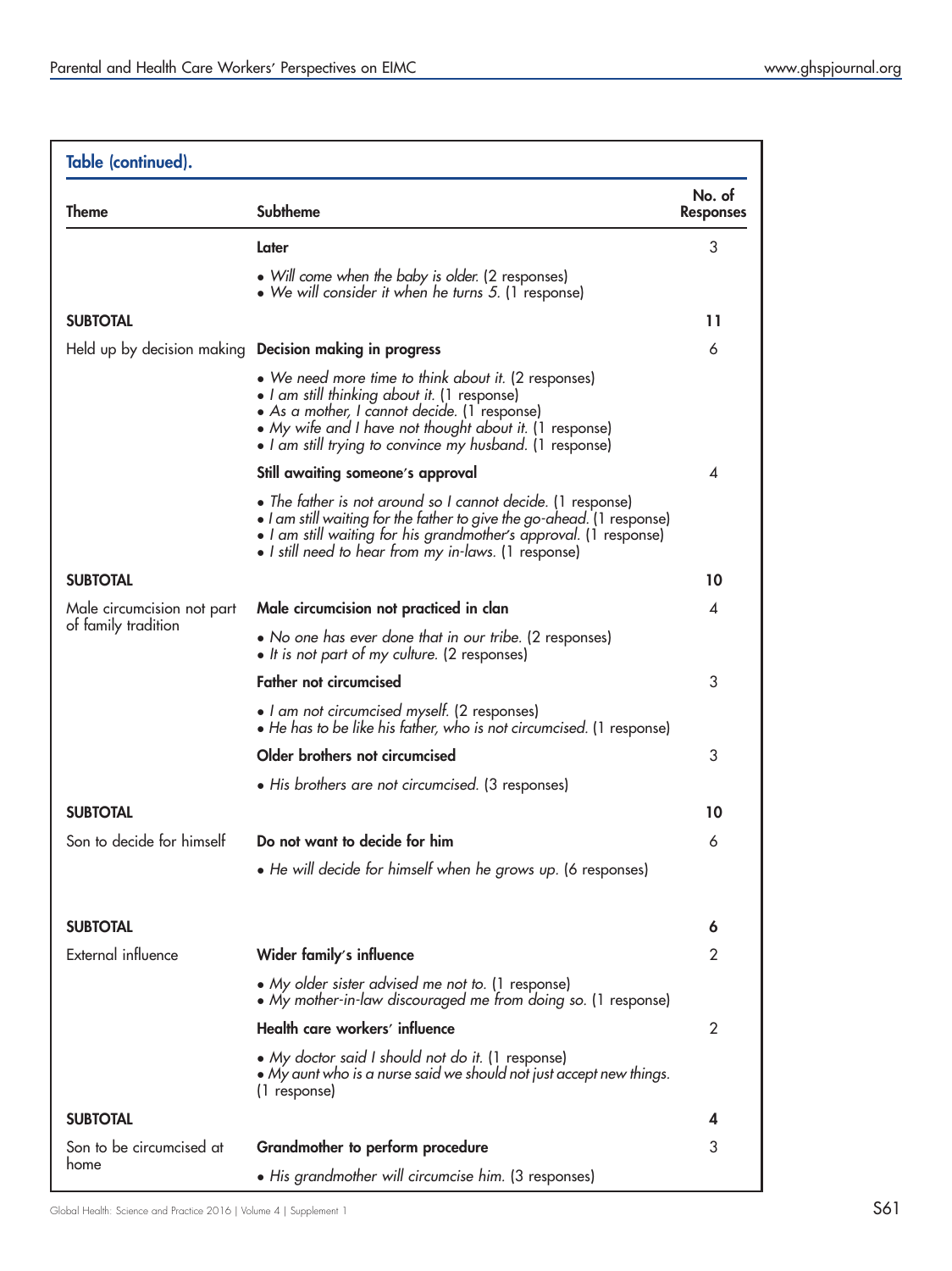| Table (continued). |                                                                                                                                           |                            |
|--------------------|-------------------------------------------------------------------------------------------------------------------------------------------|----------------------------|
| <b>Theme</b>       | <b>Subtheme</b>                                                                                                                           | No. of<br><b>Responses</b> |
| <b>SUBTOTAL</b>    |                                                                                                                                           | 3                          |
| Other              | Various other reasons                                                                                                                     | 3                          |
|                    | · Baby died. (1 response)<br>• We are no longer in Harare. (1 response)<br>• I will only do it if it is for medical reasons. (1 response) |                            |
| <b>SUBTOTAL</b>    |                                                                                                                                           | 3                          |
| <b>TOTAL</b>       |                                                                                                                                           | 95                         |

During phone interviews, a few parents also mentioned fear of pain as one reason for ultimately deciding against EIMC [\(Table\)](#page-5-0).

#### Cultural Beliefs

Discussions suggested that cultural beliefs were a significant barrier to EIMC. For example, participants suspected that Satanists were conducting the EIMC research. A mother professed her initial fears:

I don't want to lie; I suspected that you were Satanists and that you may take the foreskin  $\ldots$ I really don't know the process, but I was just scared because I don't want to lie. Satanists are present but we don't know the organizations they work for  $\ldots$ (mother, in-depth interview)

Another female participant who had adopted EIMC described how someone had scared her after the procedure.

I met a certain woman who asked me if I had seen where the foreskin had gone. When I told her that I had not seen it but I had only been told that it would be incinerated, she said it was a real shame that I had chosen to sacrifice my child to Satanism. She insisted that I was supposed to have requested the foreskin and disposed of it myself. (mother, in-depth interview)

Men who did not choose EIMC for their sons stated in a group discussion that they would circumcise their sons only on condition that they would be allowed to take the removed foreskin with them.

#### Advice From Health Care Workers

An additional reason for non-adoption of EIMC was advice from someone considered an expert. In

a phone interview, one respondent said, ''My doctor said I should not do it" ([Table\)](#page-5-0). Another maintained, ''My aunt, who is a nurse, said we should not just accept new things'' ([Table\)](#page-5-0). Health care workers with inadequate knowledge of the procedure thus played a role in discouraging parents from adopting EIMC.

#### Non-Study Health Workers' Misconceptions

Discussions suggested that despite several EIMC sensitization meetings with non-EIMC clinic staff, including an initial stakeholder meeting convened by the Ministry of Health, misconceptions remained prevalent among some of these health care workers.

We understand that the babies are circumcised "just like that,'' under no anesthesia. Most nurses therefore think that this program is cruel. (non-EIMC health care worker, in-depth interview)

Perceptions such as these were a result of poor knowledge of the EIMC procedure; in fact, local anesthetic was applied prior to the procedure.

Misconceptions were also prevalent among ancillary staff, including lay community health workers. The lay community health workers participating in the study were mostly hand-picked elderly women, many of whom had some basic education. A nurse said about them:

They [lay community health workers] think the infant has to be anesthetized first [general anesthesia], so they assume that if infants are anesthetized, they will ''never wake up'' [implying dying]. Some have heard of people who have died after being anesthetized. (non-EIMC health care worker, in-depth interview)

The same nurse went on to state that these community workers often passed on misinformation

workers with **inadequate** knowledge of the procedure played a role in discouraging parents.

Health care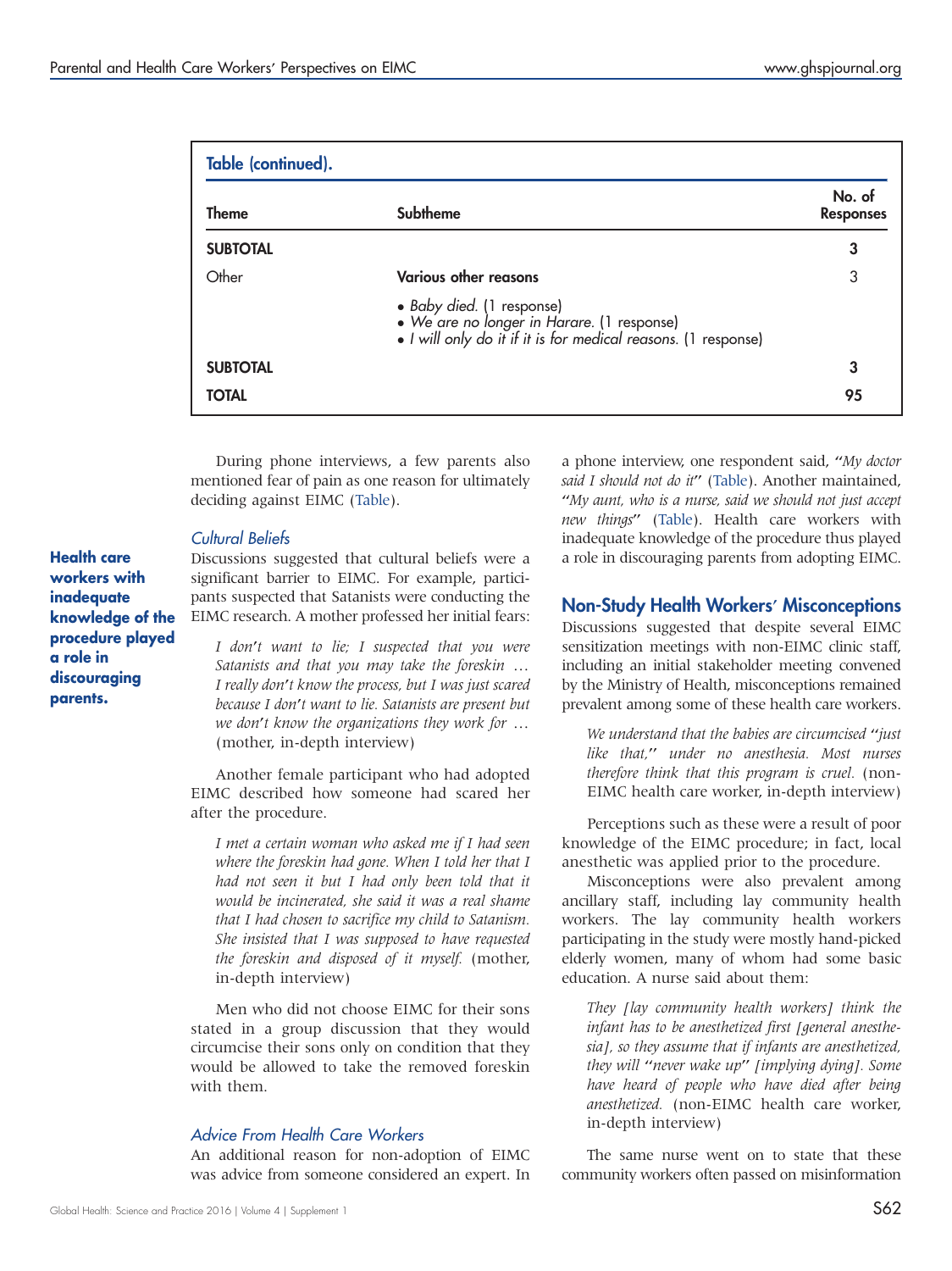to the communities where they worked. Given their misconceptions about EIMC, perhaps it is not surprising that the 50 lay community health workers based at the study clinic (and who had been trained by Ministry of Health and study staff) did not refer a single infant for EIMC during the comparative trial, despite initial assurances that they would actively support the study.

Discussions with non-EIMC study nurses also suggested that some of their peers gave mothers ambivalent or contradictory advice regarding EIMC.

You hear them saying, ''Ya-a, it's a good thing to have him [son] circumcised, but if it was my son, I would not have him circumcised.'' (non-EIMC health care worker, in-depth interview)

This quotation suggests once again that some health care workers did not promote EIMC.

#### Study Clinicians' Perceptions: EIMC Procedure, Devices, and Outcome

During discussions, study clinicians reported their initial anxieties with EIMC. A study doctor described her initial feelings:

Before I underwent training, I thought EIMC was such a difficult thing. I couldn't imagine infants being circumcised; I had never seen such a thing.... And then during the lectures when I was taught the various techniques and their complications, it was a bit scary. (EIMC health care worker, in-depth interview)

Another doctor described the EIMC experience as ''mind-opening.'' He elaborated:

I had a preconception that the neonatal stage was the child's most delicate period and that EIMC could predispose them to infections, would result in delayed wound healing, or anything like that. I never thought circumcision could be that safe and easy. (EIMC health care worker, in-depth interview)

Despite acknowledging initial anxieties, study doctors stated that, with more exposure and practice, they became confident conducting EIMC and subsequently began to feel that the procedure was both uncomplicated and safe.

Now I am very comfortable. I now feel that EIMC is a procedure that you can even do with your eyes closed. (EIMC health care worker, in-depth interview)

Another doctor maintained:

I think it's a procedure that can safely be done not only by doctors but by any adequately trained health care provider. (EIMC health care worker, indepth interview)

Study nurse-midwives also stated that, after assisting doctors with EIMC procedures, they now felt that they could safely perform the procedure.

From what I have observed, I am very confident that I can also perform the procedure. (EIMC health care worker, in-depth interview)

When asked if she thought that nurses other than those involved in the EIMC study could also perform the procedure, a study nurse-midwife responded:

They can. They are doing episiotomy; episiotomy is cutting a part that is even unmarked, a section you think the unborn baby might come through. (EIMC health care worker, in-depth interview)

#### Preference for AccuCirc

Discussions suggested that on the whole, study doctors preferred the AccuCirc device over the Mogen clamp due to the former's safety features. A study doctor said:

AccuCirc is straightforward and it's a device that can protect.  $\ldots$  We have that thing that protects the glans, so you don't have to worry about anything  $\ldots$  (EIMC health care worker, in-depth interview)

Another study doctor explained why he preferred the AccuCirc device over the Mogen clamp:

I have realized that when using AccuCirc, there is less manipulation of the penis. With Mogen clamp, you manipulate the foreskin so much that the pen mark disappears just before you cut off the foreskin and so you won't have a good approximation of the amount of foreskin that you should remove. As a result, you can either remove too little or too much foreskin. (EIMC health care worker, in-depth interview)

#### Clinicians Like Outcome

Just as with parents who adopted EIMC, study clinicians stated that the EIMC outcome was aesthetically pleasing. A study nurse-midwife commented:

It's indeed a sweet outcome; you actually feel proud of  $it.$  (EIMC health care worker, in-depth interview)

A study doctor felt that, compared with adult male circumcision, EIMC produced a better cosmetic result.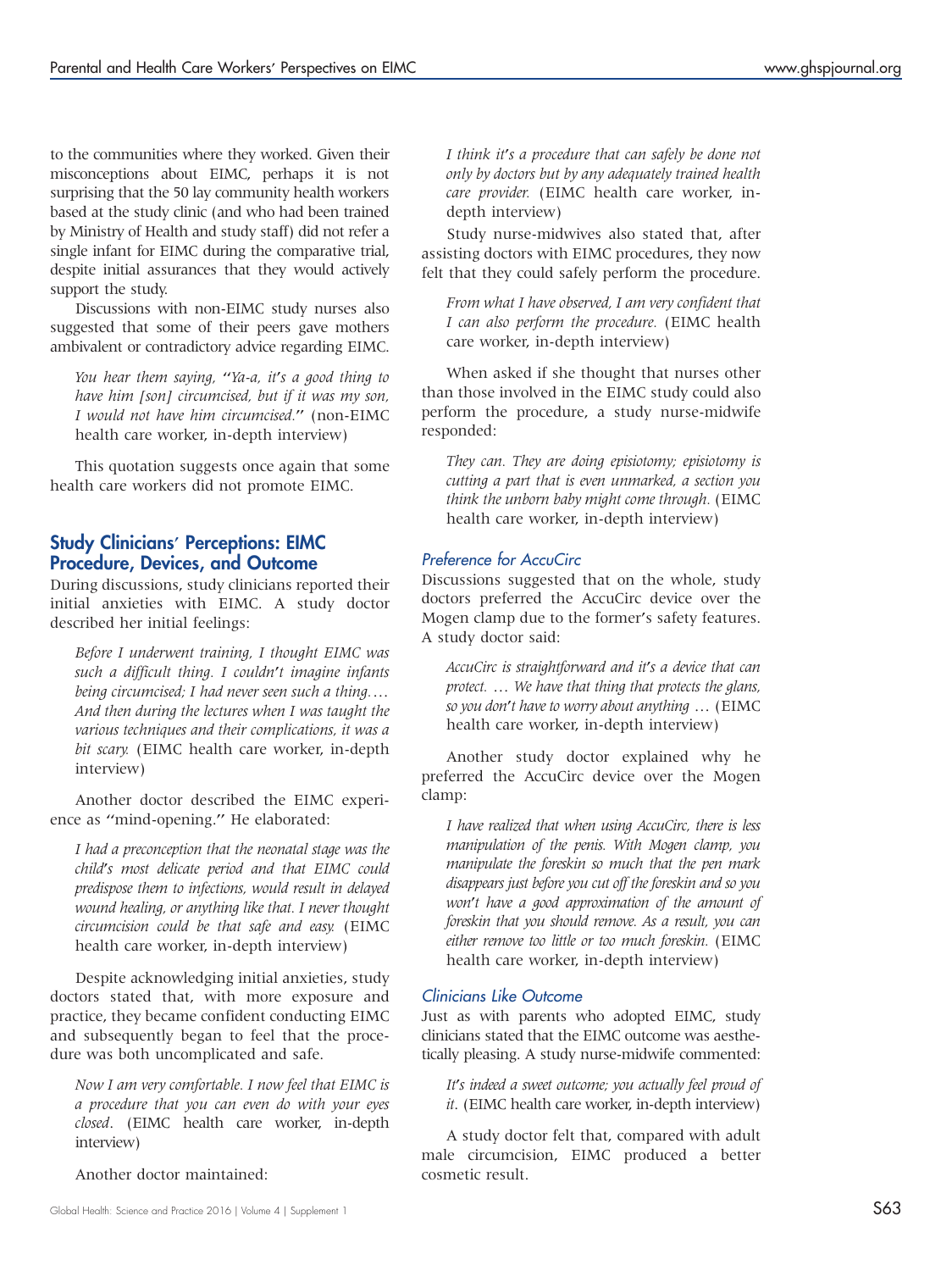EIMC has amazing results even when compared to adult MC [male circumcision]. I most liked the fact that the outcome was not only satisfactory to us as providers but to the parents and guardians of the infants as well. (EIMC health care worker, indepth interview)

### Clinicians' Perceptions: Feasibility of Wide-Scale EIMC

Informed by their experience with EIMC in the context of a small research trial, health care workers felt that it was feasible to roll out widescale EIMC for HIV prevention in Zimbabwe. On the whole, these health care workers felt that AccuCirc was likely to have several advantages over the Mogen clamp when it came to wide-scale implementation, including, for example, through rural clinics.

Even nurses stationed at rural areas will be able to safely perform the procedure through AccuCirc, especially because the device is simple to use and the shielding ring makes it impossible to partially amputate the penile glans. (EIMC health care worker, in-depth interview)

Non-study nurses expressed optimism that, if adequately trained, they could safely perform EIMC using the AccuCirc device.

The other time one of the study guys had a meeting with us, he clearly demonstrated how that white plastic gadget [AccuCirc] works. If we are trained, we will be able to perform the procedure. Also, we already have knowledge of some of the aspects such as sterile procedures. We can do it. (non-EIMC health care worker, in-depth interview)

Despite overwhelmingly recommending that nurses and midwives be trained and delegated to perform EIMC, nurses (both EIMC and non-EIMC) felt that these clinicians should be covered by doctors in case of any major complications.

Despite initial misgivings, both parents and the clinicians who performed the circumcisions expressed satisfaction with the procedure and its outcome.

#### Clinicians' Concerns Dealing With Parental Anxieties

During the EIMC comparative trial, some parents called study staff whose mobile numbers were on the contact card (including at night) to report issues that the staff thought trivial (e.g., that the baby had soaked the bandage with urine). EIMC study clinicians wondered how these understandable parental anxieties would be addressed in the context of roll-out. Specifically, they questioned how the public health sector would be able to provide such intensive phone support.

Will the public clinics and hospitals be able to put in place the necessary supportive mechanisms such as taking night phone calls? (EIMC health care worker, in-depth interview).

#### Wound Care Management

EIMC study clinicians stated that, unlike disposable diapers, cloth diapers (the option used by most people) are less absorbent and perhaps changed less frequently, so that the baby was sitting in damp (cloth) diapers for long periods, resulting in delayed wound healing.

... Some delayed wound healing we experienced had to do with the fact that mothers were using nappies [cotton or cloth diapers], but once we gave them the Pampers [disposable diapers], the babies subsequently healed very well. (EIMC health care worker, in-depth interview)

The same doctor went on to question the feasibility of purchasing large volumes of disposable diapers during EIMC roll-out.

Will you be able to purchase Pampers [disposable diapers] for all those babies whose parents cannot afford Pampers during the roll-out? (EIMC health care worker, in-depth interview)

#### **DISCUSSION**

We nested a qualitative study within a trial that assessed the feasibility, safety, acceptability, and cost of rolling out EIMC using devices in Zimbabwe. The qualitative study enabled us to explore parental and health care workers' perspectives on EIMC conducted using devices, especially as they relate to EIMC safety, acceptability, barriers, and feasibility.

Despite acknowledging initial anxieties with EIMC, parents expressed satisfaction with both the procedure and the outcome. These findings corroborate the EIMC trial findings, in which nearly all mothers (99.5%) reported satisfaction with the outcome,16 and are consistent with findings from other regional settings, which also have found high levels of satisfaction with the EIMC outcome (Botswana > 94%, Kenya 96%, and Zambia 96%).<sup>18,19,26</sup> Once EIMC is rolled out, perceptions of the safety and aesthetic aspects of EIMC will have a bearing on whether or not uptake of the procedure will be sustained.<sup>27</sup> To maintain high levels of satisfaction within EIMC programs, provi-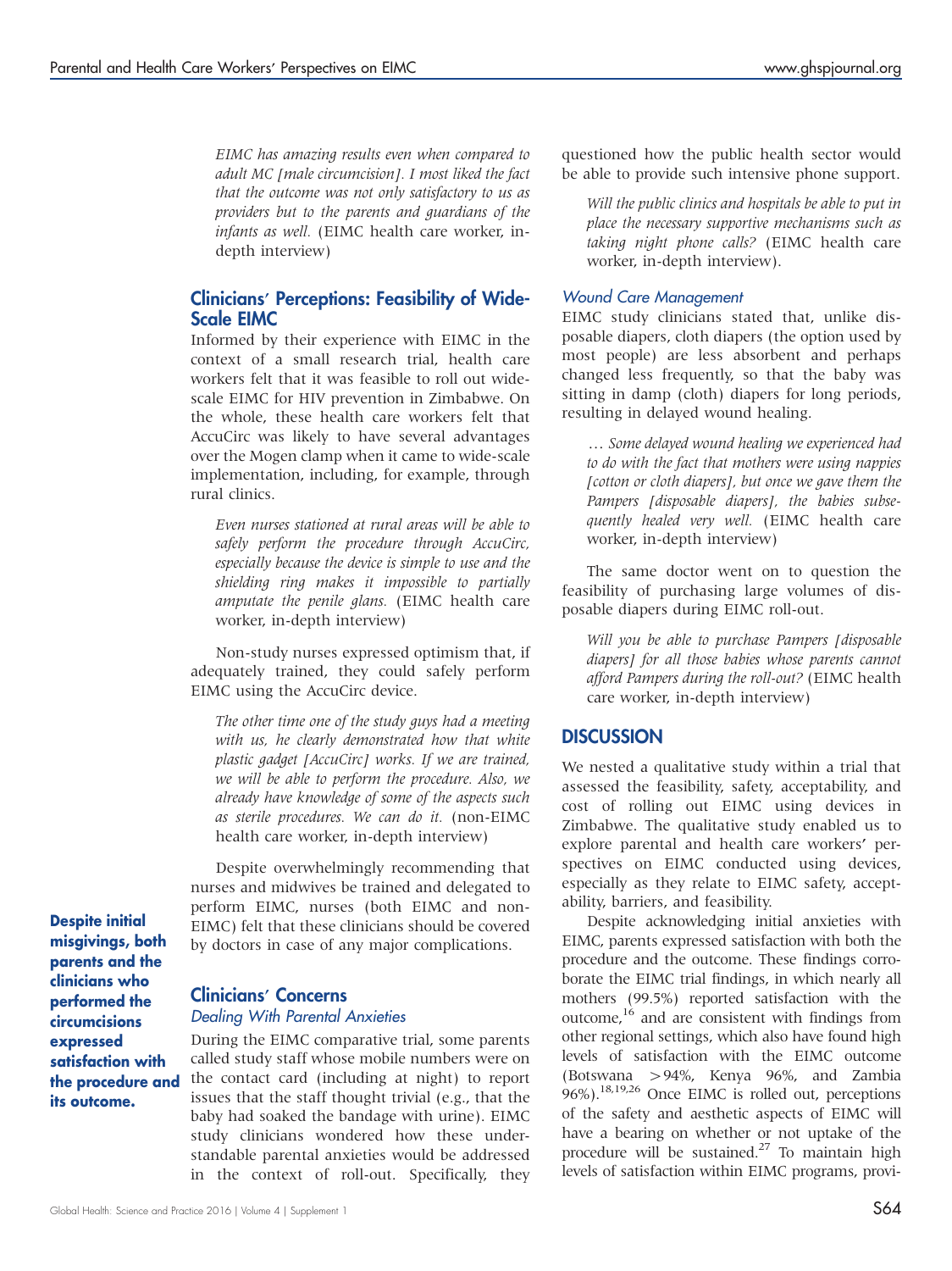sion of the procedure will need to be carefully supervised and monitored to ensure (1) a good cosmetic result and (2) that adverse events are prevented.14

Like parents, study clinicians, despite acknowledging initial anxieties with EIMC, reported satisfaction with EIMC. All felt that it is a simple procedure that can be performed by non-doctors. These opinions are especially important because they were expressed by health care workers experienced with the procedure. Moreover, based on their experience, clinicians felt that it was feasible to offer wide-scale EIMC for HIV prevention. Their recommendations need to be considered when planning EIMC scaleup, especially their recommendations that nursemidwife providers should be covered by doctors in case of any major complications and that the AccuCirc device should be used during roll-out. Furthermore, issues concerning dealing with parental anxieties and EIMC wound management need to be carefully considered in the context of scale-up. The study also found a poor understanding of EIMC among health care workers not involved in conducting the procedure, highlighting the importance of adequate training of these stakeholders.

Parental reasons for non-adoption of EIMC included fear of harm, cultural beliefs, and misinformation from health care workers. These findings are similar to those of EIMC hypothetical acceptability studies.<sup>14,28–32</sup> These recurring barriers highlight once again the need to enhance EIMC knowledge among both parents and health care workers. Information, education, and communication materials will need to provide understandable and accurate information explaining the procedure and state clearly that, when conducted by appropriately trained and experienced personnel, EIMC is safe.<sup>16,18,19</sup>

Additionally, communication materials need to highlight the several advantages of circumcising males during infancy rather than later in life. The materials also will need to include a ''frequently asked questions'' section that specifically addresses the parental concerns raised in this and other studies. Engaging satisfied parents to promote circumcision will be an important strategy to allay other parents' fears. It may also be important to develop quality standards to assess provider–client communication, with a view to assuring the quality of the EIMC counseling process.

The finding that painful VMMC experiences among adult men leads them to reject EIMC for their sons has at least 3 implications for VMMC roll-out in general and EIMC promotion in

particular. First, adult VMMC programs need to manage clients' pain adequately. Second, VMMC clients circumcised via conventional surgery need to be empowered so that during the procedure they will alert providers whenever the anesthesia is not adequate. Last, EIMC awareness campaigns need to explain the differences between adult conventional surgery and EIMC—especially the fact that the latter does not require an anesthetic injection, sutures, or dipping the post-circumcision wound in salty water, often considered painful.<sup>33</sup>

Correcting misconceptions around VMMC in general and EIMC specifically will be another important strategy in awareness campaigns to allay **Awareness** parental concerns. Awareness campaigns need to **campaigns need** specifically address the persistent concern about the **to specifically** discarded foreskin.<sup>14,31</sup> The wider community needs **address the** to be informed that all removed foreskins will be incinerated according to national and international tissue disposal policies. It will be difficult for parents **discarded** to obtain the discarded foreskin from EIMC clinics foreskin. since it is likely that EIMC will be rolled out using the AccuCirc device, which is designed to retain the discarded foreskin; parents would need to obtain the entire used AccuCirc device in order to get the foreskin. This in turn would have implications for waste disposal, as AccuCirc is made largely of hardened plastic and will take years to biodegrade. A possible strategy would be to invite parents to see how the device is disposed of and to have community leaders witness the incineration process as a way of enhancing communities' trust in the disposal process.

#### Strengths and Limitations of the Study

This qualitative study was nested within the first randomized comparison of AccuCirc and Mogen clamp devices for EIMC in sub-Saharan Africa. The advantages of conducting qualitative research with or within trials are now well recognized. For one thing, the qualitative components of trials gather information that helps to answer research questions in depth. $34,35$  In this case, the qualitative research brought out parents' reasons for non-adoption of EIMC and thus helped to explain the low rate of EIMC uptake during the trial.

This study also triangulated various data **parents to** collection methods (focus group discussions, indepth interviews, and short phone interviews) to **circumcision will** explore the actual as opposed to hypothetical acceptability and feasibility of EIMC among parents, study clinicians, and non-study clinicians. Triangulation has been widely adopted in fears. qualitative research as a means to investigate the

persistent concern about the

Engaging satisfied promote be an important strategy to allay other parents'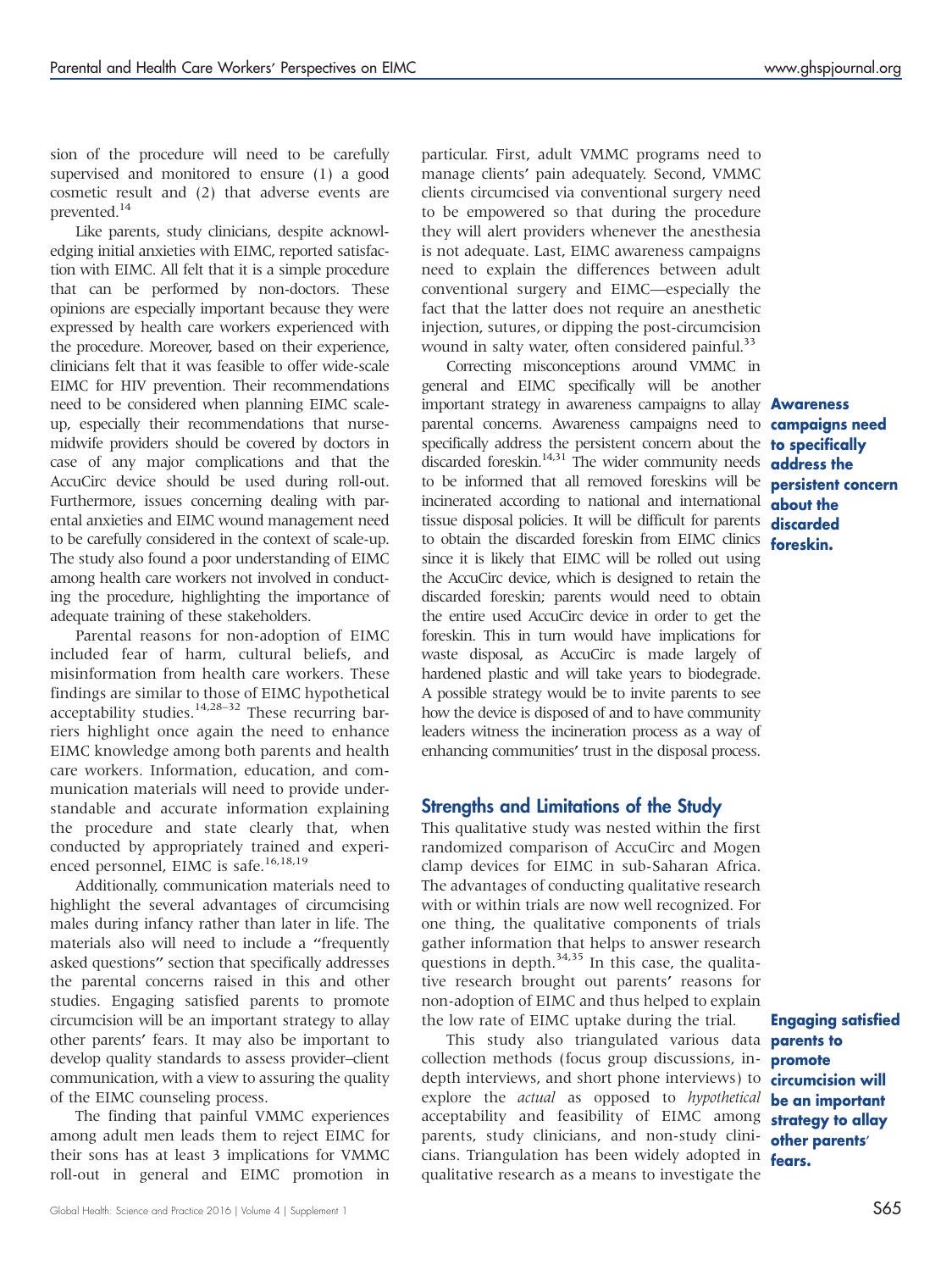validity of both the data and the conclusions derived from them. $24$  In this case, there was concordance among data obtained through focus group discussions, in-depth interviews, and short phone interviews, reinforcing the likely validity of the results. Of note, many of the issues raised here also arose in qualitative studies designed to investigate hypothetical acceptability.

A potential limitation of this study is that budget and time constraints limited our sample to 12 in-depth interviews, 4 focus group discussions, and 95 short phone interviews with parents. It could be argued that parents with newborn sons who declined to participate in the trial ( $n = 984$ ) were not adequately represented. It is also possible that we did not fully explore all themes due to the relatively small sample.

#### **CONCLUSIONS**

Parents who opted for EIMC and EIMC providers felt that EIMC was a safe and acceptable procedure that would likely be more widely adopted over time.

This qualitative study enabled us to explore parental and health care workers' perspectives on EIMC conducted using devices. Parents who opted for EIMC and EIMC providers felt that EIMC was a safe and acceptable procedure that would likely be more widely adopted over time. However, some parents and health care workers without experience or knowledge of EIMC feared that the procedure might be harmful or painful. These findings will be used to inform the design of a demand-generation intervention to support wider adoption of EIMC.

Acknowledgments: The study was funded by the Bill & Melinda Gates Foundation through Population Services International (PSI). The content is solely the responsibility of the authors and does not necessarily represent the official views of the Gates Foundation or PSI.

Competing Interests: None declared.

#### **REFERENCES**

- 1. Bertrand JT, Rech D, Omondi Aduda D, Frade S, Loolpapit M, Machaku MD, et al. Systematic monitoring of voluntary medical male circumcision scale-up: adoption of efficiency elements in Kenya, South Africa, Tanzania, and Zimbabwe. PLoS One. 2014;9(5):e82518. [CrossRef](http://dx.doi.org/10.9745/GHSP-D-15-00301). [Medline](http://dx.doi.org/10.1371/journal.pone.0082518)
- 2. Hankins C, Forsythe S, Njeuhmeli E. Voluntary medical male circumcision: an introduction to the cost, impact, and challenges of accelerated scaling up. PLoS Med. 2011;8(11):e1001127. [CrossRef](http://www.who.int/hiv/pub/malecircumcision/mc_country_progress/en/). [Medline](http://dx.doi.org/10.1371/journal.pmed.1001127)
- 3. Njeuhmeli E, Forsythe S, Reed J, Opuni M, Bollinger L, Heard N, et al. Voluntary medical male circumcision: modeling the impact and cost of expanding male circumcision for HIV prevention in eastern and southern Africa. PLoS Med. 2011;8(11):e1001132. [CrossRef.](http://www.who.int/hiv/pub/malecircumcision/research_implications/en/) **[Medline](http://dx.doi.org/10.1371/journal.pmed.1001132)**
- 4. Sgaier SK, Reed JB, Thomas A, Njeuhmeli E. Achieving the HIV prevention impact of voluntary medical male circumcision:

lessons and challenges for managing programs. PLoS Med. 2014;11(5):e1001641. [CrossRef.](http://www.unicef.org/esaro/5482_7884.html) [Medline](http://dx.doi.org/10.1371/journal.pmed.1001641)

- 5. World Health Organization (WHO); Joint United Nations Programme on HIV/AIDS (UNAIDS). Progress in male circumcision scale-up: country implementation and research update. Geneva: WHO; 2011. Available from: http://www. who.int/hiv/pub/malecircumcision/mc\_country\_progress/en/
- 6. World Health Organization (WHO); Joint United Nations Programme on HIV/AIDS (UNAIDS). New data on male circumcision and HIV prevention: policy and programme implications: conclusions and recommendations. WHO/UNAIDS Technical Consultation on Male Circumcision and HIV Prevention: Research Implications and Programming (Montreaux, 6–8 March 2007). Geneva: WHO; 2007. Available from: http://www.who. int/hiv/pub/malecircumcision/research\_implications/en/
- 7. United Nations Children's Fund (UNICEF): Eastern and Southern Africa [Internet]. Nairobi (Kenya): UNICEF Regional Office for Eastern and Southern Africa (ESARO). Medical male circumcision; [cited 2011 Jun 10]. Available from: http://www. unicef.org/esaro/5482\_7884.html
- 8. Plank RM, Makhema J, Kebaabetswe P, Hussein F, Lesetedi C, Halperin D, et al. Acceptability of infant male circumcision as part of HIV prevention and male reproductive health efforts in Gaborone, Botswana, and surrounding areas. AIDS Behav. 2010;14(5):1198-1202. [CrossRef.](http://discovery.ucl.ac.uk/1449524/) [Medline](http://dx.doi.org/10.1007/s10461-009-9632-0)
- 9. Homfray V, Tanton C, Miller RF, Beddows S, Field N, Sonnenberg P, et al. Male circumcision and STI acquisition in Britain: evidence from a national probability sample survey. PLoS One. 2015; 10(6):e0130396. [CrossRef.](http://www.who.int/hiv/pub/malecircumcision/manual_infant/en/) [Medline](http://dx.doi.org/10.1371/journal.pone.0130396)
- 10. Weiss HA, Thomas SL, Munabi SK, Hayes RJ. Male circumcision and risk of syphilis, chancroid, and genital herpes: a systematic review and meta-analysis. Sex Transm Infect. 2006;82(2): 101-110, discussion 110. CrossRef. [Medline](http://dx.doi.org/10.1136/sti.2005.017442)
- 11. Kahn JG, Marseille E, Auvert B. Cost-effectiveness of male circumcision for HIV prevention in a South African setting. PLoS Med. 2006;3(12):e517. CrossRef. [Medline](http://dx.doi.org/10.1371/journal.pmed.0030517)
- 12. Binagwaho A, Pegurri E, Muita J, Bertozzi S. Male circumcision at different ages in Rwanda: a cost-effectiveness study. PLoS Med. 2010;7(1):e1000211. CrossRef. [Medline](http://dx.doi.org/10.1371/journal.pmed.1000211)
- 13. Ministry of Health and Child Welfare [Zimbabwe]. Strategy for safe medical male circumcision scale up to support comprehensive HIV prevention in Zimbabwe. Harare: Ministry of Health; 2010.
- 14. Mavhu W, Hatzold K, Laver SM, Sherman J, Tengende BR, Mangenah C, et al. Acceptability of early infant male circumcision as an HIV prevention intervention in Zimbabwe: a qualitative perspective. PLoS One. 2012;7(2):e32475. CrossRef. [Medline](http://dx.doi.org/10.1371/journal.pone.0032475)
- 15. Mavhu W. Feasibility and acceptability of early infant male circumcision as an HIV prevention intervention in Zimbabwe [Doctoral Thesis]. London: University College London, Research Department of Infection & Population Health; 2014. Available from: http://discovery.ucl.ac.uk/1449524/
- 16. Mavhu W, Larke N, Hatzold K, Ncube G, Weiss HA, Mangenah C, et al. Implementation and operational research: a randomized noninferiority trial of AccuCirc device versus Mogen clamp for early infant male circumcision in Zimbabwe. J Acquir Immune Defic Syndr. 2015;69(5):e156-e163. CrossRef. [Medline](http://dx.doi.org/10.1097/QAI.0000000000000694)
- 17. Mangenah C, Mavhu W, Hatzold K, Biddle AK, Madidi N, Ncube G, et al. Estimating the cost of early infant male circumcision in Zimbabwe: results from a randomized noninferiority trial of AccuCirc device versus Mogen clamp. J Acquir Immune Defic Syndr. 2015;69(5):560-566. CrossRef. **[Medline](http://dx.doi.org/10.1097/QAI.0000000000000699)**